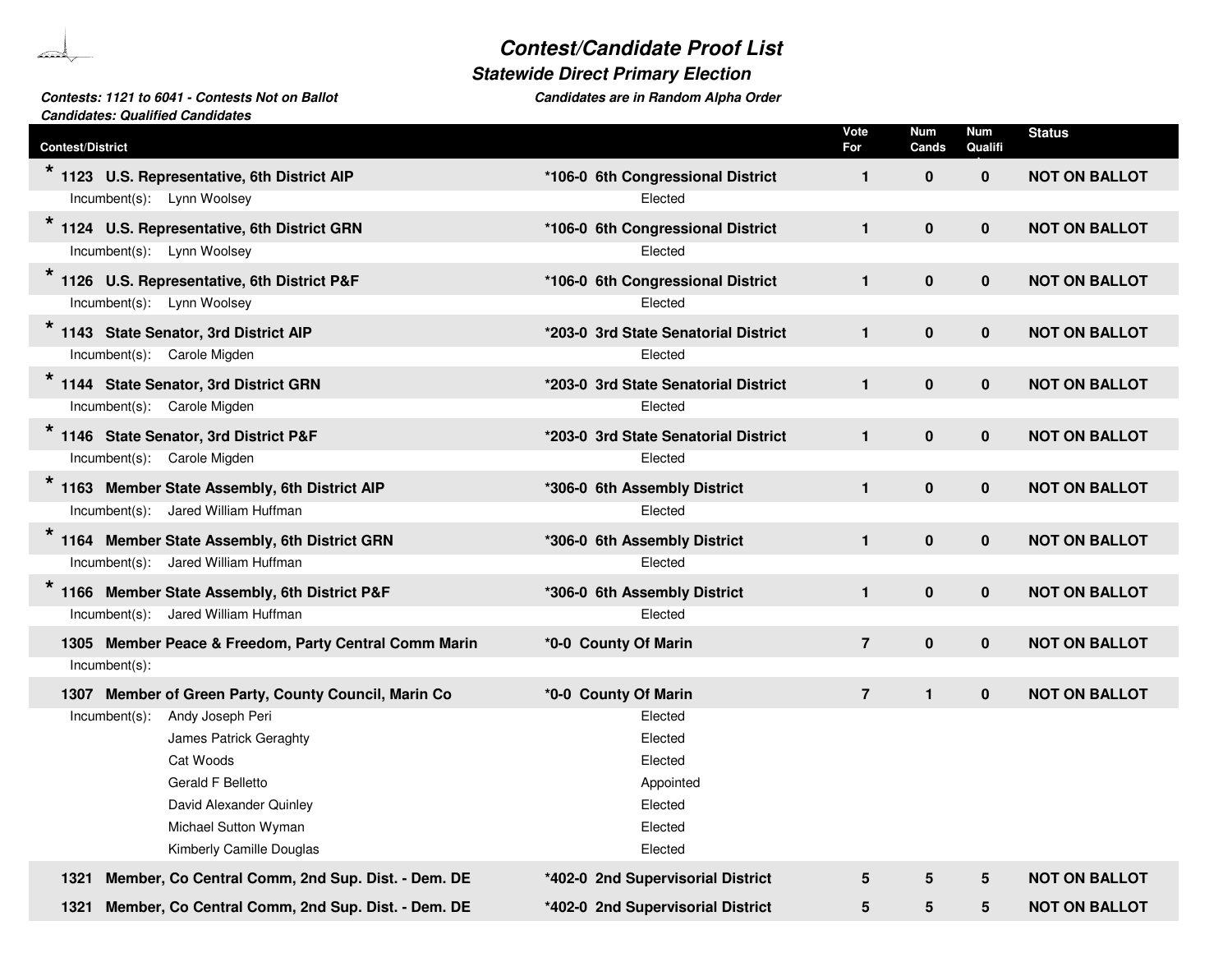| $Incumbent(s)$ : | Eva Long                                                                              |                        |                                                                                    | Elected                           |                               |                                                                                                           |        |                          |
|------------------|---------------------------------------------------------------------------------------|------------------------|------------------------------------------------------------------------------------|-----------------------------------|-------------------------------|-----------------------------------------------------------------------------------------------------------|--------|--------------------------|
|                  | Mary Elizabeth Renaud                                                                 |                        |                                                                                    | Appointed                         |                               |                                                                                                           |        |                          |
|                  | Dotty E Le Mieux                                                                      |                        |                                                                                    | Elected                           |                               |                                                                                                           |        |                          |
|                  | Lynn Arias Bornstein                                                                  |                        |                                                                                    | Elected                           |                               |                                                                                                           |        |                          |
|                  | Robert D Casey                                                                        |                        |                                                                                    | Elected                           |                               |                                                                                                           |        |                          |
|                  | Maureen C Mc Manus                                                                    |                        |                                                                                    | Elected                           |                               |                                                                                                           |        |                          |
| Candidate(s):    | <b>DOTTY E. LE MIEUX</b>                                                              |                        |                                                                                    | Day:                              |                               | Campaign                                                                                                  |        | Qualified Date: 3/7/2008 |
|                  | Attorney/Campaign Consultant                                                          |                        |                                                                                    | Eve:                              |                               | Fax:                                                                                                      |        | User Codes:              |
| Res:             |                                                                                       | Mail: 496 B St, Ste P  | San Rafael, CA 94901                                                               | Fax: (415)485-1044<br>Filing Fee: | \$0.00                        | Mobile<br>Fees Paid: \$0.00                                                                               | \$0.00 | Cand ID: 2               |
|                  |                                                                                       |                        |                                                                                    |                                   | Email: coastlaw@earthlink.net |                                                                                                           |        |                          |
|                  | <b>Requirements Status</b>                                                            |                        |                                                                                    |                                   |                               |                                                                                                           |        |                          |
|                  | Sigs In Lieu Issued<br>Declaration of Intent Filed                                    |                        | Sigs In Lieu Filed<br>Candidate Statement Issued                                   |                                   |                               | Declaration of Intent Issued<br>Candidate Statement Filed                                                 |        |                          |
|                  | Declaration of Candidacy Issued                                                       | 02/11/2008             | Declaration of Candidacy Filed                                                     |                                   | 03/07/2008                    | Code of Fair Campaign Practices Filed                                                                     |        | 03/07/2008               |
|                  | <b>EVA LONG</b>                                                                       |                        |                                                                                    | Day: (415)461-5099                |                               | Campaign<br>Phone:                                                                                        |        | Qualified Date: 3/7/2008 |
|                  | Incumbent                                                                             |                        |                                                                                    | Eve:                              |                               | Fax:                                                                                                      |        | User Codes:              |
|                  | Res: 248 N Almenar Dr<br>Greenbrae, CA 94904                                          | Mail: 248 N Almenar Dr | Greenbrae, CA 94904                                                                | Fax:<br>Filing Fee:               | \$0.00                        | Mobile<br>Fees Paid: \$0.00                                                                               | \$0.00 | Cand ID: 4               |
|                  | <b>Requirements Status</b>                                                            |                        |                                                                                    |                                   |                               |                                                                                                           |        |                          |
|                  | Sigs In Lieu Issued                                                                   |                        | Sigs In Lieu Filed                                                                 |                                   |                               | Declaration of Intent Issued                                                                              |        |                          |
|                  | Declaration of Intent Filed<br>Declaration of Candidacy Issued                        | 02/13/2008             | Candidate Statement Issued<br>Declaration of Candidacy Filed                       |                                   | 03/07/2008                    | Candidate Statement Filed<br>Code of Fair Campaign Practices Filed                                        |        | 03/07/2008               |
|                  |                                                                                       |                        |                                                                                    |                                   |                               |                                                                                                           |        | Qualified Date: 3/6/2008 |
|                  | <b>LYNN ARIAS BORNSTEIN</b>                                                           |                        |                                                                                    | Day:                              |                               | Campaign<br>Phone:                                                                                        |        |                          |
|                  | Incumbent                                                                             |                        |                                                                                    | Eve:                              |                               | Fax:                                                                                                      |        | User Codes:              |
| Res:             |                                                                                       | Mail:                  |                                                                                    | Fax: (415)925-0970<br>Filing Fee: | \$0.00                        | Mobile<br>Fees Paid:<br>\$0.00                                                                            | \$0.00 | Cand ID: 3               |
|                  |                                                                                       |                        |                                                                                    |                                   | Email: lynnbornstein@aol.com  |                                                                                                           |        |                          |
|                  | <b>Requirements Status</b>                                                            |                        |                                                                                    |                                   |                               |                                                                                                           |        |                          |
|                  | Sigs In Lieu Issued<br>Declaration of Intent Filed<br>Declaration of Candidacy Issued | 02/12/2008             | Sigs In Lieu Filed<br>Candidate Statement Issued<br>Declaration of Candidacy Filed |                                   | 03/06/2008                    | Declaration of Intent Issued<br><b>Candidate Statement Filed</b><br>Code of Fair Campaign Practices Filed |        | 03/06/2008               |
|                  | <b>ROBERT CASEY</b>                                                                   |                        |                                                                                    | Day:                              |                               | Campaign<br>Phone:                                                                                        |        | Qualified Date: 3/7/2008 |
|                  | Incumbent                                                                             |                        |                                                                                    | Eve:                              |                               | Fax:                                                                                                      |        | User Codes:              |
| Res:             |                                                                                       | Mail:                  |                                                                                    | Fax:<br>Filing Fee:               | \$0.00                        | Mobile<br>Fees Paid: \$0.00                                                                               | \$0.00 | Cand ID: 5               |
|                  | <b>Requirements Status -</b>                                                          |                        |                                                                                    |                                   |                               |                                                                                                           |        |                          |
|                  | Sigs In Lieu Issued<br>Declaration of Intent Filed<br>Declaration of Candidacy Issued |                        | Sigs In Lieu Filed<br>Candidate Statement Issued<br>Declaration of Candidacy Filed |                                   |                               | Declaration of Intent Issued<br>Candidate Statement Filed<br>Code of Fair Campaign Practices Filed        |        |                          |
|                  |                                                                                       | 02/21/2008             |                                                                                    |                                   | 03/07/2008                    |                                                                                                           |        |                          |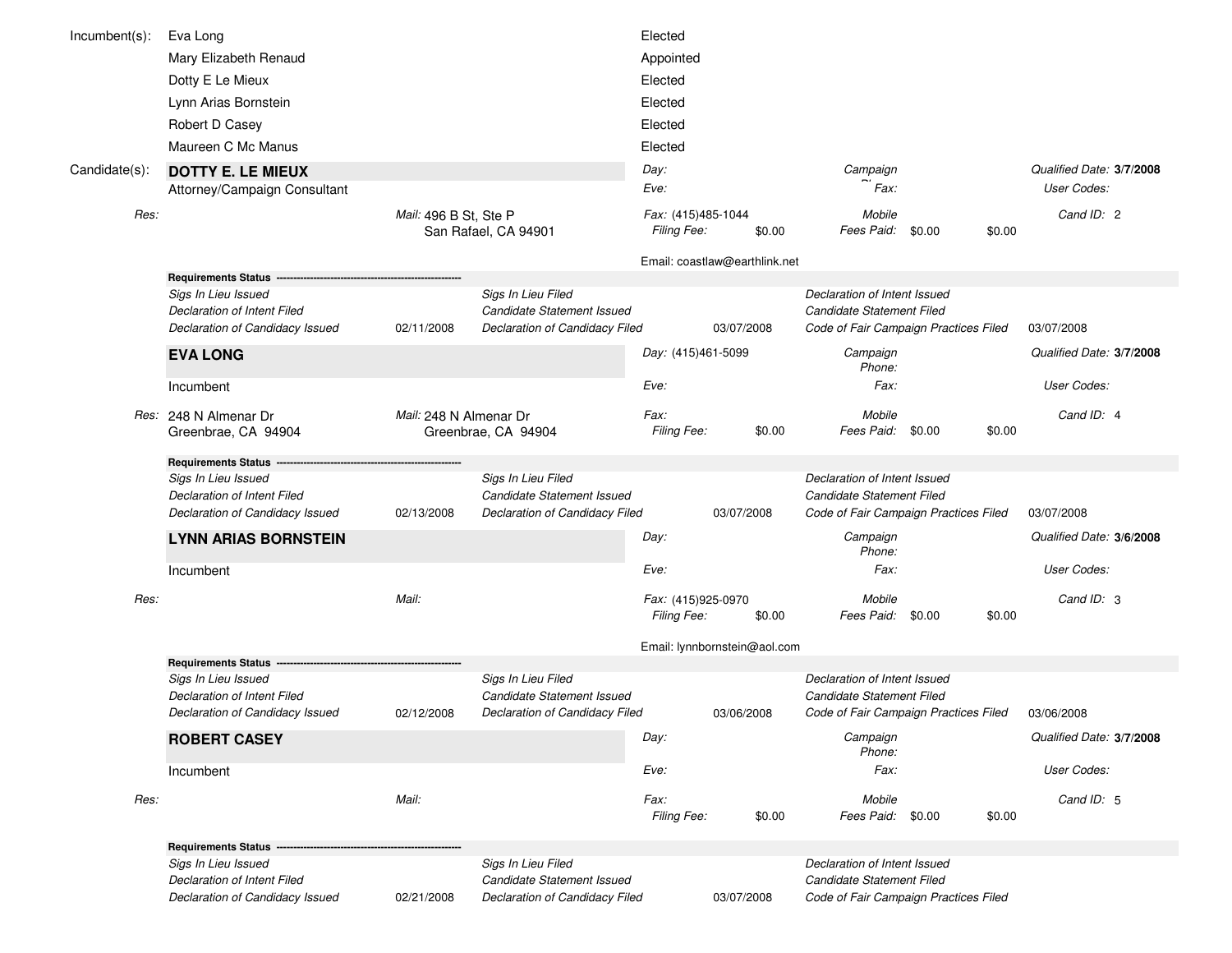|               | <b>MARY RENAUD</b>                                                                          |                        |                                                                                    | Day: (415)460-1571                |            | Campaign<br>Phone:                                                                                 |   |                 | Qualified Date: 3/7/2008 |
|---------------|---------------------------------------------------------------------------------------------|------------------------|------------------------------------------------------------------------------------|-----------------------------------|------------|----------------------------------------------------------------------------------------------------|---|-----------------|--------------------------|
|               | Appointed Incumbent                                                                         |                        |                                                                                    | Eve:                              |            | Fax:                                                                                               |   |                 | User Codes:              |
|               | Res: 150 Madrone Rd<br>Fairfax, CA 94930                                                    | Mail: 150 Madrone Rd   | Fairfax, CA 94930                                                                  | Fax:<br>Filing Fee:               | \$0.00     | Mobile<br>Fees Paid: \$0.00                                                                        |   | \$0.00          | Cand ID: 1               |
|               | Partisan COUNTY COMMITTEE Member, County Central Committee 2nd Supervisorial District - Dem |                        |                                                                                    |                                   |            |                                                                                                    |   |                 |                          |
| 1321          | Member, Co Central Comm, 2nd Sup. Dist. - Dem. DE<br>Requirements Status --                 |                        |                                                                                    |                                   |            | $5\phantom{.0}$                                                                                    | 5 | $5\overline{)}$ | <b>NOT ON BALLOT</b>     |
|               | Sigs In Lieu Issued<br>Declaration of Intent Filed<br>Declaration of Candidacy Issued       | 02/11/2008             | Sigs In Lieu Filed<br>Candidate Statement Issued<br>Declaration of Candidacy Filed |                                   | 03/07/2008 | Declaration of Intent Issued<br>Candidate Statement Filed<br>Code of Fair Campaign Practices Filed |   |                 | 03/07/2008               |
|               | 1331 Member, Co Central Comm, 3rd Sup. Dist. - Dem. DE                                      |                        |                                                                                    | *403-0 3rd Supervisorial District |            | 5                                                                                                  | 5 | $5\phantom{.0}$ | <b>NOT ON BALLOT</b>     |
| Incumbent(s): | Elberta J Eriksson                                                                          |                        |                                                                                    | Elected                           |            |                                                                                                    |   |                 |                          |
|               | William Ashby Sims                                                                          |                        |                                                                                    | Elected                           |            |                                                                                                    |   |                 |                          |
|               | Dolly Marie Verrue                                                                          |                        |                                                                                    | Elected                           |            |                                                                                                    |   |                 |                          |
|               | Evelyn Katherine Woo                                                                        |                        |                                                                                    | Elected                           |            |                                                                                                    |   |                 |                          |
| Candidate(s): | <b>KAREN NYGREN</b>                                                                         |                        |                                                                                    | Day:                              |            | Campaign                                                                                           |   |                 | Qualified Date: 3/7/2008 |
|               | <b>Community Volunteer</b>                                                                  |                        |                                                                                    | Eve:                              |            | Fax:                                                                                               |   |                 | User Codes:              |
| Res:          |                                                                                             | Mail:                  |                                                                                    | Fax:                              |            | Mobile                                                                                             |   |                 | Cand ID: 5               |
|               |                                                                                             |                        |                                                                                    | Filing Fee:                       | \$0.00     | Fees Paid: \$0.00                                                                                  |   | \$0.00          |                          |
|               | <b>Requirements Status -</b>                                                                |                        |                                                                                    |                                   |            |                                                                                                    |   |                 |                          |
|               | Sigs In Lieu Issued                                                                         |                        | Sigs In Lieu Filed                                                                 |                                   |            | Declaration of Intent Issued                                                                       |   |                 |                          |
|               | Declaration of Intent Filed                                                                 |                        | Candidate Statement Issued                                                         |                                   |            | Candidate Statement Filed                                                                          |   |                 |                          |
|               | Declaration of Candidacy Issued                                                             | 03/07/2008             | Declaration of Candidacy Filed                                                     |                                   | 03/07/2008 | Code of Fair Campaign Practices Filed                                                              |   |                 | 03/07/2008               |
|               | <b>DOLLY VERRUE</b>                                                                         |                        |                                                                                    | Day:                              |            | Campaign<br>Phone:                                                                                 |   |                 | Qualified Date: 3/6/2008 |
|               | Incumbent                                                                                   |                        |                                                                                    | Eve:                              |            | Fax:                                                                                               |   |                 | User Codes:              |
| Res:          |                                                                                             | Mail: PO Box 1444      | Sausalito CA 94966-1444                                                            | Fax:<br>Filing Fee:               | \$0.00     | Mobile<br>Fees Paid: \$0.00                                                                        |   | \$0.00          | Cand ID: 3               |
|               | <b>Requirements Status</b>                                                                  |                        |                                                                                    |                                   |            |                                                                                                    |   |                 |                          |
|               | Sigs In Lieu Issued                                                                         |                        | Sigs In Lieu Filed                                                                 |                                   |            | Declaration of Intent Issued                                                                       |   |                 |                          |
|               | Declaration of Intent Filed<br>Declaration of Candidacy Issued                              | 02/15/2008             | Candidate Statement Issued<br>Declaration of Candidacy Filed                       |                                   | 03/06/2008 | Candidate Statement Filed<br>Code of Fair Campaign Practices Filed                                 |   |                 | 03/06/2008               |
|               | <b>BILL SIMS</b>                                                                            |                        |                                                                                    | Day: (415)331-3899                |            | Campaign<br>Phone:                                                                                 |   |                 | Qualified Date: 3/6/2008 |
|               | Incumbent                                                                                   |                        |                                                                                    | Eve:                              |            | Fax:                                                                                               |   |                 | User Codes:              |
|               | Res: 50 Cable Roadway<br>Sausalito, CA 94965                                                | Mail: 50 Cable Roadway | Sausalito, CA 94965                                                                | Fax:<br>Filing Fee:               | \$0.00     | Mobile<br>Fees Paid: \$0.00                                                                        |   | \$0.00          | Cand ID: 1               |
|               | <b>Requirements Status</b>                                                                  |                        |                                                                                    |                                   |            |                                                                                                    |   |                 |                          |
|               | Sigs In Lieu Issued                                                                         |                        | Sigs In Lieu Filed                                                                 |                                   |            | Declaration of Intent Issued                                                                       |   |                 |                          |
|               | Declaration of Intent Filed                                                                 |                        | Candidate Statement Issued                                                         |                                   |            | Candidate Statement Filed                                                                          |   |                 |                          |
|               | Declaration of Candidacy Issued                                                             | 02/11/2008             | Declaration of Candidacy Filed                                                     |                                   | 03/06/2008 | Code of Fair Campaign Practices Filed                                                              |   |                 | 03/06/2008               |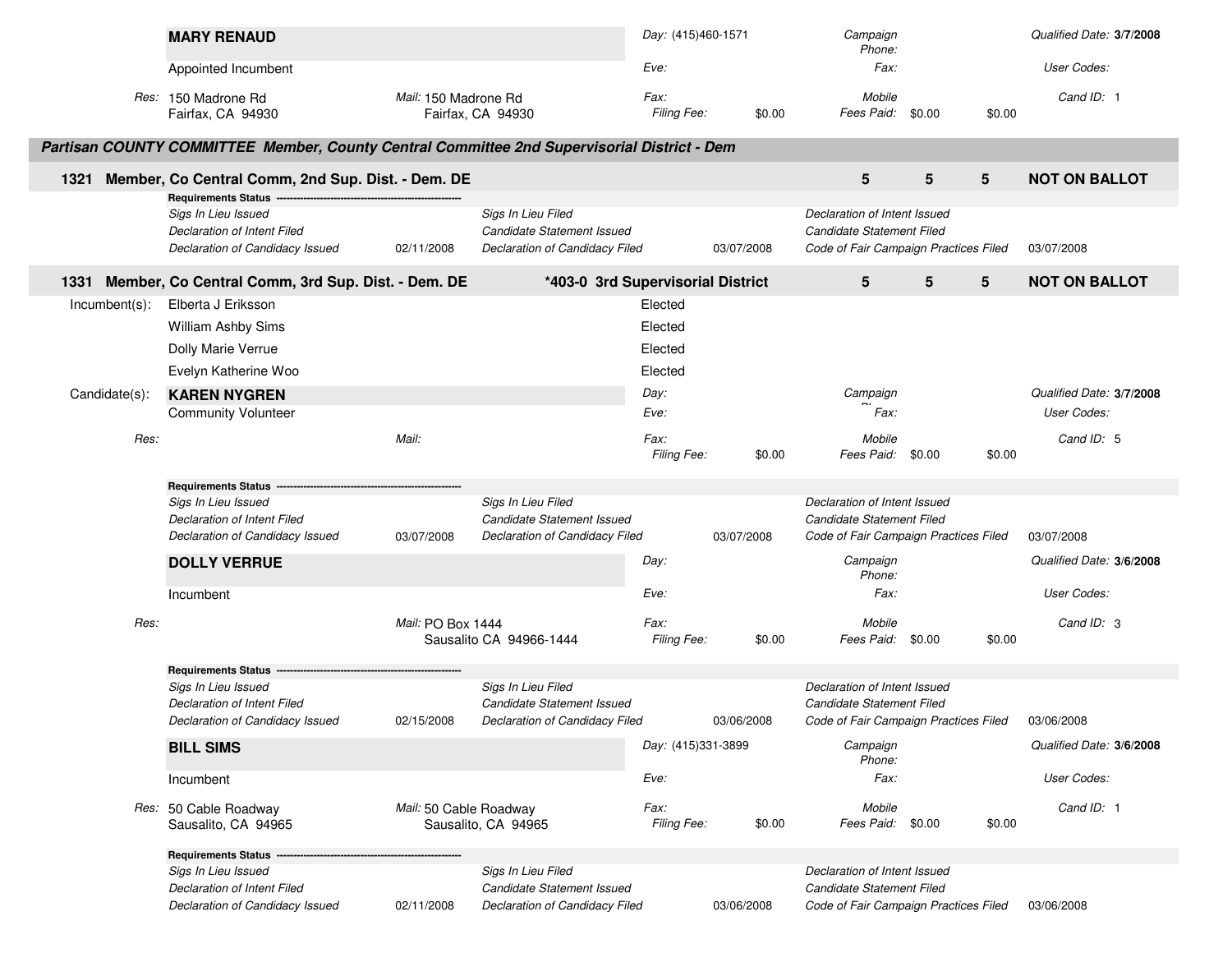|                  | <b>DIANA M. CONTI</b>                                                                                               |                      |                                                                                    | Day: (415)990-8798  |            | Campaign<br>Phone:                                                                                 |        |        | Qualified Date: 3/3/2008                |
|------------------|---------------------------------------------------------------------------------------------------------------------|----------------------|------------------------------------------------------------------------------------|---------------------|------------|----------------------------------------------------------------------------------------------------|--------|--------|-----------------------------------------|
|                  | Nonprofit Executive Director                                                                                        |                      |                                                                                    | Eve:                |            | Fax:                                                                                               |        |        | User Codes:                             |
|                  | Res: 309 Via Recodo<br>Mill Valley, CA 94941                                                                        | Mail: 309 Via Recodo | Mill Valley, CA 94941                                                              | Fax:<br>Filing Fee: | \$0.00     | Mobile<br>Fees Paid: \$0.00                                                                        |        | \$0.00 | Cand ID: 4                              |
|                  | <b>Requirements Status</b><br>Sigs In Lieu Issued<br>Declaration of Intent Filed<br>Declaration of Candidacy Issued | 02/22/2008           | Sigs In Lieu Filed<br>Candidate Statement Issued<br>Declaration of Candidacy Filed |                     | 03/03/2008 | Declaration of Intent Issued<br>Candidate Statement Filed<br>Code of Fair Campaign Practices Filed |        |        | 03/03/2008                              |
|                  | Partisan COUNTY COMMITTEE Member, County Central Committee 3rd Supervisorial District - Dem                         |                      |                                                                                    |                     |            |                                                                                                    |        |        |                                         |
| 1331             | Member, Co Central Comm, 3rd Sup. Dist. - Dem. DE                                                                   |                      |                                                                                    |                     |            | 5                                                                                                  | 5<br>5 |        | <b>NOT ON BALLOT</b>                    |
|                  | <b>EVELYN WOO</b>                                                                                                   |                      |                                                                                    | Day:                |            | Campaign<br>Phone:                                                                                 |        |        | Qualified Date: 3/3/2008                |
|                  | Incumbent                                                                                                           |                      |                                                                                    | Eve:                |            | Fax:                                                                                               |        |        | User Codes:                             |
| Res:             |                                                                                                                     | Mail:                |                                                                                    | Fax:<br>Filing Fee: | \$0.00     | Mobile<br>Fees Paid:                                                                               | \$0.00 | \$0.00 | Cand ID: 2                              |
|                  | <b>Requirements Status</b>                                                                                          |                      |                                                                                    |                     |            |                                                                                                    |        |        |                                         |
|                  | Sigs In Lieu Issued<br><b>Declaration of Intent Filed</b><br>Declaration of Candidacy Issued                        | 02/11/2008           | Sigs In Lieu Filed<br>Candidate Statement Issued<br>Declaration of Candidacy Filed |                     | 03/03/2008 | Declaration of Intent Issued<br>Candidate Statement Filed<br>Code of Fair Campaign Practices Filed |        |        | 03/03/2008                              |
| 1341             | Member, Co Central Comm, 4th Sup. Dist. - Dem. DE                                                                   |                      | *404-0 4th Supervisorial District                                                  |                     |            | 4                                                                                                  | 6<br>4 |        | <b>NOT ON BALLOT</b>                    |
| $Incumbent(s)$ : | Ann Thomas                                                                                                          |                      |                                                                                    | Elected             |            |                                                                                                    |        |        |                                         |
|                  | Yvonne Sandra Bush                                                                                                  |                      |                                                                                    | Elected             |            |                                                                                                    |        |        |                                         |
|                  | Paul Andrew Apffel                                                                                                  |                      |                                                                                    | Elected             |            |                                                                                                    |        |        |                                         |
|                  | Jesus N Alvarez                                                                                                     |                      |                                                                                    | Elected             |            |                                                                                                    |        |        |                                         |
| Candidate(s):    | <b>PAUL APFFEL</b>                                                                                                  |                      |                                                                                    | Day:<br>Eve:        |            | Campaign<br>Fax:                                                                                   |        |        | Qualified Date: 3/7/2008<br>User Codes: |
|                  | Incumbent                                                                                                           |                      |                                                                                    |                     |            |                                                                                                    |        |        |                                         |
| Res:             |                                                                                                                     | Mail:                |                                                                                    | Fax:<br>Filing Fee: | \$0.00     | Mobile<br>Fees Paid:                                                                               | \$0.00 | \$0.00 | Cand ID: 3                              |
|                  | <b>Requirements Status</b>                                                                                          |                      |                                                                                    |                     |            |                                                                                                    |        |        |                                         |
|                  | Sigs In Lieu Issued<br>Declaration of Intent Filed                                                                  |                      | Sigs In Lieu Filed<br>Candidate Statement Issued                                   |                     |            | Declaration of Intent Issued<br>Candidate Statement Filed                                          |        |        |                                         |
|                  | Declaration of Candidacy Issued                                                                                     | 02/25/2008           | Declaration of Candidacy Filed                                                     |                     | 03/07/2008 | Code of Fair Campaign Practices Filed                                                              |        |        | 03/07/2008                              |
|                  | <b>JESSE ALVAREZ</b>                                                                                                |                      |                                                                                    | Day:                |            | Campaign<br>Phone:                                                                                 |        |        | Qualified Date: 3/5/2008                |
|                  | Incumbent                                                                                                           |                      |                                                                                    | Eve:                |            | Fax:                                                                                               |        |        | User Codes:                             |
|                  | Res: 160 Daryl Ave<br>Novato, CA 94947                                                                              | Mail: 160 Daryl Ave  | Novato, CA 94947                                                                   | Fax:<br>Filing Fee: | \$0.00     | Mobile<br>Fees Paid:                                                                               | \$0.00 | \$0.00 | Cand ID: 2                              |
|                  | <b>Requirements Status</b>                                                                                          |                      |                                                                                    |                     |            |                                                                                                    |        |        |                                         |
|                  | Sigs In Lieu Issued<br>Declaration of Intent Filed                                                                  |                      | Sigs In Lieu Filed<br>Candidate Statement Issued                                   |                     |            | Declaration of Intent Issued<br>Candidate Statement Filed                                          |        |        |                                         |
|                  | Declaration of Candidacy Issued                                                                                     | 02/15/2008           | <b>Declaration of Candidacy Filed</b>                                              |                     | 03/05/2008 | Code of Fair Campaign Practices Filed                                                              |        |        | 03/05/2008                              |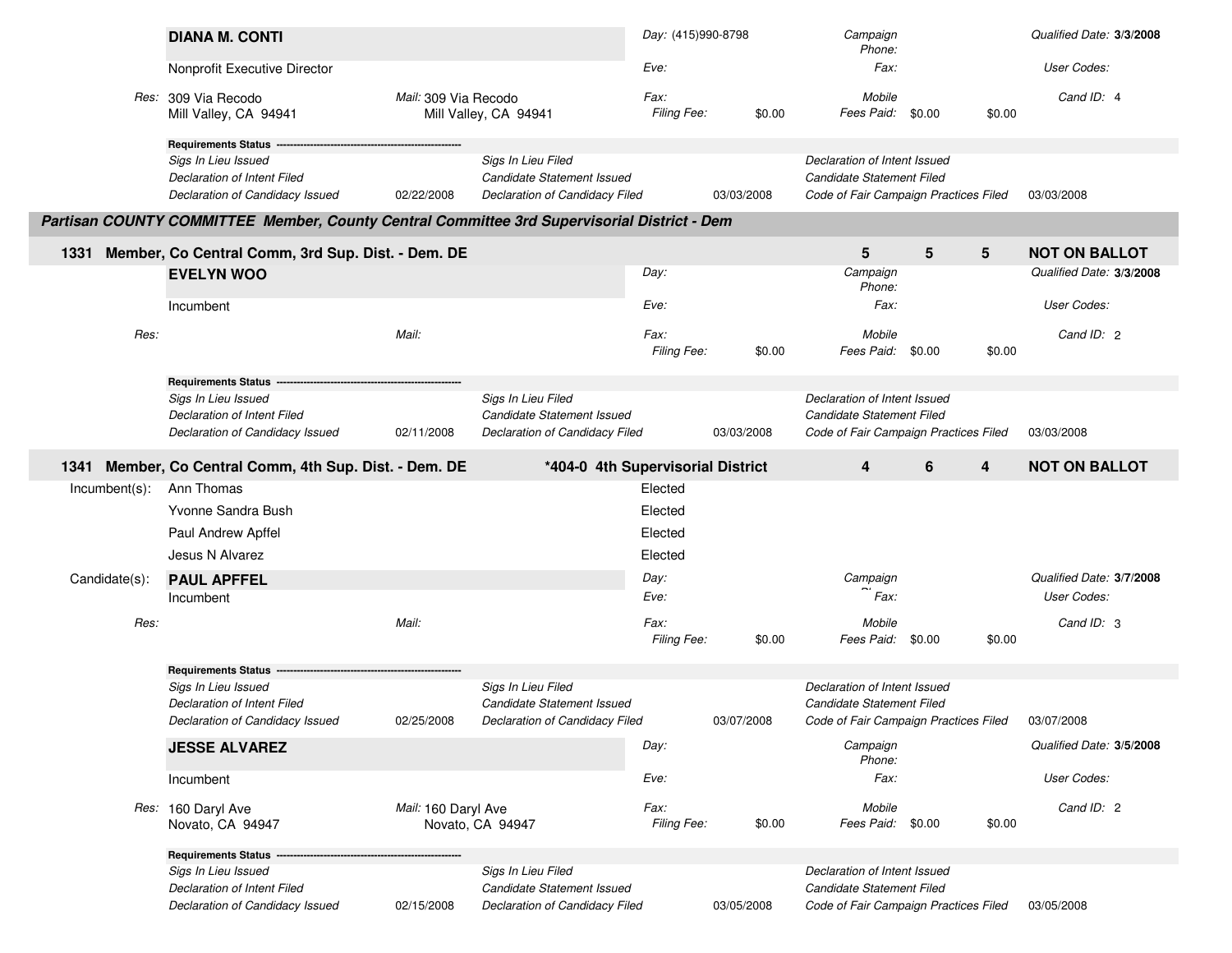| Phone:<br>User Codes:<br>Eve:<br>Fax:<br>Incumbent<br>Res:<br>Mail:<br>Fax:<br>Cand ID: 4<br>Mobile<br>Filing Fee:<br>Fees Paid:<br>\$0.00<br>\$0.00<br>\$0.00<br><b>Requirements Status</b><br>Sigs In Lieu Issued<br>Sigs In Lieu Filed<br>Declaration of Intent Issued<br>Candidate Statement Issued<br>02/26/2008<br>Candidate Statement Filed<br>Declaration of Intent Filed<br><b>Declaration of Candidacy Filed</b><br>03/07/2008<br>Code of Fair Campaign Practices Filed<br>03/07/2008<br>Declaration of Candidacy Issued<br>02/26/2008<br>Day: (415)924-9559<br>Campaign<br>Qualified Date: 3/5/2008<br><b>ANN THOMAS</b><br>Phone:<br>Eve:<br>Fax:<br>User Codes:<br>Incumbent<br>Cand ID: 1<br>Res: 42 Parkview Cir<br>Fax:<br>Mobile<br>Mail: 42 Parkview Cir<br>Filing Fee:<br>Fees Paid: \$0.00<br>Corte Madera, CA 94925<br>Corte Madera, CA 94925<br>\$0.00<br>\$0.00<br>Partisan COUNTY COMMITTEE Member, County Central Committee 4th Supervisorial District - Dem<br><b>NOT ON BALLOT</b><br>6<br>Member, Co Central Comm, 4th Sup. Dist. - Dem. DE<br>4<br>4<br>1341<br><b>Requirements Status</b><br>Sigs In Lieu Filed<br>Sigs In Lieu Issued<br>Declaration of Intent Issued<br>Candidate Statement Issued<br>Candidate Statement Filed<br><b>Declaration of Intent Filed</b><br>Declaration of Candidacy Filed<br>Code of Fair Campaign Practices Filed<br>Declaration of Candidacy Issued<br>02/11/2008<br>03/05/2008<br>03/05/2008<br>$5\phantom{1}$<br>$\bf{0}$<br>$\mathbf{0}$<br><b>NOT ON BALLOT</b><br>Member, Co Central Comm, 1st Sup. Dist. - Aip AIP<br>*401-0 1st Supervisorial District<br>1350<br>Incumbent(s): |
|--------------------------------------------------------------------------------------------------------------------------------------------------------------------------------------------------------------------------------------------------------------------------------------------------------------------------------------------------------------------------------------------------------------------------------------------------------------------------------------------------------------------------------------------------------------------------------------------------------------------------------------------------------------------------------------------------------------------------------------------------------------------------------------------------------------------------------------------------------------------------------------------------------------------------------------------------------------------------------------------------------------------------------------------------------------------------------------------------------------------------------------------------------------------------------------------------------------------------------------------------------------------------------------------------------------------------------------------------------------------------------------------------------------------------------------------------------------------------------------------------------------------------------------------------------------------------------------------------------------------------------------------------------|
|                                                                                                                                                                                                                                                                                                                                                                                                                                                                                                                                                                                                                                                                                                                                                                                                                                                                                                                                                                                                                                                                                                                                                                                                                                                                                                                                                                                                                                                                                                                                                                                                                                                        |
|                                                                                                                                                                                                                                                                                                                                                                                                                                                                                                                                                                                                                                                                                                                                                                                                                                                                                                                                                                                                                                                                                                                                                                                                                                                                                                                                                                                                                                                                                                                                                                                                                                                        |
|                                                                                                                                                                                                                                                                                                                                                                                                                                                                                                                                                                                                                                                                                                                                                                                                                                                                                                                                                                                                                                                                                                                                                                                                                                                                                                                                                                                                                                                                                                                                                                                                                                                        |
|                                                                                                                                                                                                                                                                                                                                                                                                                                                                                                                                                                                                                                                                                                                                                                                                                                                                                                                                                                                                                                                                                                                                                                                                                                                                                                                                                                                                                                                                                                                                                                                                                                                        |
|                                                                                                                                                                                                                                                                                                                                                                                                                                                                                                                                                                                                                                                                                                                                                                                                                                                                                                                                                                                                                                                                                                                                                                                                                                                                                                                                                                                                                                                                                                                                                                                                                                                        |
|                                                                                                                                                                                                                                                                                                                                                                                                                                                                                                                                                                                                                                                                                                                                                                                                                                                                                                                                                                                                                                                                                                                                                                                                                                                                                                                                                                                                                                                                                                                                                                                                                                                        |
|                                                                                                                                                                                                                                                                                                                                                                                                                                                                                                                                                                                                                                                                                                                                                                                                                                                                                                                                                                                                                                                                                                                                                                                                                                                                                                                                                                                                                                                                                                                                                                                                                                                        |
|                                                                                                                                                                                                                                                                                                                                                                                                                                                                                                                                                                                                                                                                                                                                                                                                                                                                                                                                                                                                                                                                                                                                                                                                                                                                                                                                                                                                                                                                                                                                                                                                                                                        |
|                                                                                                                                                                                                                                                                                                                                                                                                                                                                                                                                                                                                                                                                                                                                                                                                                                                                                                                                                                                                                                                                                                                                                                                                                                                                                                                                                                                                                                                                                                                                                                                                                                                        |
|                                                                                                                                                                                                                                                                                                                                                                                                                                                                                                                                                                                                                                                                                                                                                                                                                                                                                                                                                                                                                                                                                                                                                                                                                                                                                                                                                                                                                                                                                                                                                                                                                                                        |
|                                                                                                                                                                                                                                                                                                                                                                                                                                                                                                                                                                                                                                                                                                                                                                                                                                                                                                                                                                                                                                                                                                                                                                                                                                                                                                                                                                                                                                                                                                                                                                                                                                                        |
|                                                                                                                                                                                                                                                                                                                                                                                                                                                                                                                                                                                                                                                                                                                                                                                                                                                                                                                                                                                                                                                                                                                                                                                                                                                                                                                                                                                                                                                                                                                                                                                                                                                        |
|                                                                                                                                                                                                                                                                                                                                                                                                                                                                                                                                                                                                                                                                                                                                                                                                                                                                                                                                                                                                                                                                                                                                                                                                                                                                                                                                                                                                                                                                                                                                                                                                                                                        |
|                                                                                                                                                                                                                                                                                                                                                                                                                                                                                                                                                                                                                                                                                                                                                                                                                                                                                                                                                                                                                                                                                                                                                                                                                                                                                                                                                                                                                                                                                                                                                                                                                                                        |
|                                                                                                                                                                                                                                                                                                                                                                                                                                                                                                                                                                                                                                                                                                                                                                                                                                                                                                                                                                                                                                                                                                                                                                                                                                                                                                                                                                                                                                                                                                                                                                                                                                                        |
|                                                                                                                                                                                                                                                                                                                                                                                                                                                                                                                                                                                                                                                                                                                                                                                                                                                                                                                                                                                                                                                                                                                                                                                                                                                                                                                                                                                                                                                                                                                                                                                                                                                        |
|                                                                                                                                                                                                                                                                                                                                                                                                                                                                                                                                                                                                                                                                                                                                                                                                                                                                                                                                                                                                                                                                                                                                                                                                                                                                                                                                                                                                                                                                                                                                                                                                                                                        |
|                                                                                                                                                                                                                                                                                                                                                                                                                                                                                                                                                                                                                                                                                                                                                                                                                                                                                                                                                                                                                                                                                                                                                                                                                                                                                                                                                                                                                                                                                                                                                                                                                                                        |
| $\overline{2}$<br>$\overline{4}$<br>$\mathbf{1}$<br><b>NOT ON BALLOT</b><br>Member, Co Central Comm, 5th Sup. Dist. - Dem. DE<br>*405-0 5th Supervisorial District<br>1351                                                                                                                                                                                                                                                                                                                                                                                                                                                                                                                                                                                                                                                                                                                                                                                                                                                                                                                                                                                                                                                                                                                                                                                                                                                                                                                                                                                                                                                                             |
| Incumbent(s):<br>Barbara L Matas<br>Elected                                                                                                                                                                                                                                                                                                                                                                                                                                                                                                                                                                                                                                                                                                                                                                                                                                                                                                                                                                                                                                                                                                                                                                                                                                                                                                                                                                                                                                                                                                                                                                                                            |
| Suzanne Seear Brown Crow<br>Elected                                                                                                                                                                                                                                                                                                                                                                                                                                                                                                                                                                                                                                                                                                                                                                                                                                                                                                                                                                                                                                                                                                                                                                                                                                                                                                                                                                                                                                                                                                                                                                                                                    |
| Qualified Date: 3/7/2008<br>Day:<br>Candidate(s):<br><b>SUZANNE BROWN CROW</b><br>Campaign                                                                                                                                                                                                                                                                                                                                                                                                                                                                                                                                                                                                                                                                                                                                                                                                                                                                                                                                                                                                                                                                                                                                                                                                                                                                                                                                                                                                                                                                                                                                                             |
| Fax:<br>User Codes:<br>Eve:<br>Incumbent                                                                                                                                                                                                                                                                                                                                                                                                                                                                                                                                                                                                                                                                                                                                                                                                                                                                                                                                                                                                                                                                                                                                                                                                                                                                                                                                                                                                                                                                                                                                                                                                               |
| Res:<br>Mail:<br>Fax:<br>Cand ID: 2<br>Mobile                                                                                                                                                                                                                                                                                                                                                                                                                                                                                                                                                                                                                                                                                                                                                                                                                                                                                                                                                                                                                                                                                                                                                                                                                                                                                                                                                                                                                                                                                                                                                                                                          |
| Filing Fee:<br>Fees Paid:<br>\$0.00<br>\$0.00<br>\$0.00                                                                                                                                                                                                                                                                                                                                                                                                                                                                                                                                                                                                                                                                                                                                                                                                                                                                                                                                                                                                                                                                                                                                                                                                                                                                                                                                                                                                                                                                                                                                                                                                |
| <b>Requirements Status</b>                                                                                                                                                                                                                                                                                                                                                                                                                                                                                                                                                                                                                                                                                                                                                                                                                                                                                                                                                                                                                                                                                                                                                                                                                                                                                                                                                                                                                                                                                                                                                                                                                             |
| Sigs In Lieu Filed<br>Declaration of Intent Issued<br>Sigs In Lieu Issued                                                                                                                                                                                                                                                                                                                                                                                                                                                                                                                                                                                                                                                                                                                                                                                                                                                                                                                                                                                                                                                                                                                                                                                                                                                                                                                                                                                                                                                                                                                                                                              |
| Candidate Statement Issued<br>Candidate Statement Filed<br><b>Declaration of Intent Filed</b>                                                                                                                                                                                                                                                                                                                                                                                                                                                                                                                                                                                                                                                                                                                                                                                                                                                                                                                                                                                                                                                                                                                                                                                                                                                                                                                                                                                                                                                                                                                                                          |
| Declaration of Candidacy Issued<br>03/05/2008<br>Declaration of Candidacy Filed<br>03/07/2008<br>Code of Fair Campaign Practices Filed<br>03/07/2008                                                                                                                                                                                                                                                                                                                                                                                                                                                                                                                                                                                                                                                                                                                                                                                                                                                                                                                                                                                                                                                                                                                                                                                                                                                                                                                                                                                                                                                                                                   |
| <b>NOT ON BALLOT</b><br>1360 Member, Co Central Comm, 2nd Sup. Dist. - Aip AIP<br>*402-0 2nd Supervisorial District<br>$\mathbf 0$<br>6<br>$\mathbf 0$                                                                                                                                                                                                                                                                                                                                                                                                                                                                                                                                                                                                                                                                                                                                                                                                                                                                                                                                                                                                                                                                                                                                                                                                                                                                                                                                                                                                                                                                                                 |
|                                                                                                                                                                                                                                                                                                                                                                                                                                                                                                                                                                                                                                                                                                                                                                                                                                                                                                                                                                                                                                                                                                                                                                                                                                                                                                                                                                                                                                                                                                                                                                                                                                                        |
| Incumbent(s):                                                                                                                                                                                                                                                                                                                                                                                                                                                                                                                                                                                                                                                                                                                                                                                                                                                                                                                                                                                                                                                                                                                                                                                                                                                                                                                                                                                                                                                                                                                                                                                                                                          |
| *403-0 3rd Supervisorial District<br>5<br>$\bf{0}$<br>$\mathbf 0$<br><b>NOT ON BALLOT</b><br>Member, Co Central Comm, 3rd Sup. Dist. - Aip AIP<br>1370                                                                                                                                                                                                                                                                                                                                                                                                                                                                                                                                                                                                                                                                                                                                                                                                                                                                                                                                                                                                                                                                                                                                                                                                                                                                                                                                                                                                                                                                                                 |
| Incumbent(s):                                                                                                                                                                                                                                                                                                                                                                                                                                                                                                                                                                                                                                                                                                                                                                                                                                                                                                                                                                                                                                                                                                                                                                                                                                                                                                                                                                                                                                                                                                                                                                                                                                          |
| $\mathbf 0$<br>$\pmb{0}$<br>Member, Co Central Comm, 4th Sup. Dist. - Aip AIP<br>4<br><b>NOT ON BALLOT</b><br>*404-0 4th Supervisorial District<br>1380                                                                                                                                                                                                                                                                                                                                                                                                                                                                                                                                                                                                                                                                                                                                                                                                                                                                                                                                                                                                                                                                                                                                                                                                                                                                                                                                                                                                                                                                                                |
| Incumbent(s):                                                                                                                                                                                                                                                                                                                                                                                                                                                                                                                                                                                                                                                                                                                                                                                                                                                                                                                                                                                                                                                                                                                                                                                                                                                                                                                                                                                                                                                                                                                                                                                                                                          |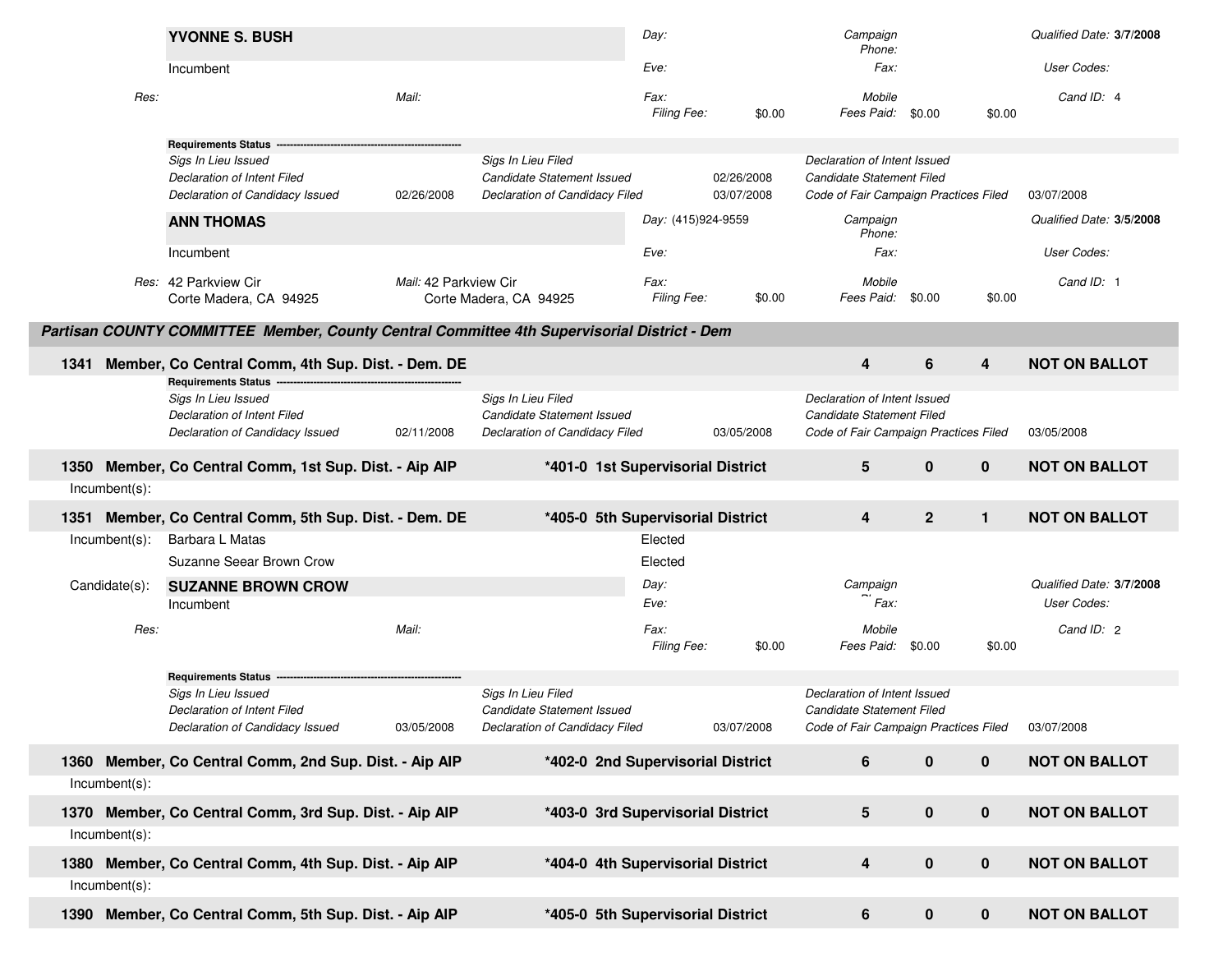Incumbent(s):

| $\star$                         | 2002 Judge, Sup Ct, Ofc No. 1                                                                                       |                          | *0-0 County Of Marin                                                               |                            |            | $\mathbf{1}$                                                                                       | $\mathbf{1}$ | $\mathbf{1}$ | <b>NOT ON BALLOT</b>                     |
|---------------------------------|---------------------------------------------------------------------------------------------------------------------|--------------------------|------------------------------------------------------------------------------------|----------------------------|------------|----------------------------------------------------------------------------------------------------|--------------|--------------|------------------------------------------|
| $Incumbent(s)$ :                | <b>Terrence R Boren</b>                                                                                             |                          |                                                                                    | Elected                    |            |                                                                                                    |              |              |                                          |
| Candidate(s):                   | <b>TERRENCE R. BOREN</b><br><b>Superior Court Judge</b>                                                             |                          |                                                                                    | Day:<br>Eve:               |            | Campaign<br>Fax:                                                                                   |              |              | Qualified Date: 2/25/2008<br>User Codes: |
|                                 | Res: Verified                                                                                                       |                          | Mail: 3501 Civic Center Drive<br>San Rafael, CA 94903                              | Fax:<br>Filing Fee:        | \$1,787.89 | Mobile<br>Fees Paid:                                                                               | \$0.00       | \$0.00       | Cand ID: 1                               |
|                                 | <b>Requirements Status</b><br>Sigs In Lieu Issued<br>Declaration of Intent Filed<br>Declaration of Candidacy Issued | 02/01/2008<br>02/13/2008 | Sigs In Lieu Filed<br>Candidate Statement Issued<br>Declaration of Candidacy Filed |                            | 02/25/2008 | Declaration of Intent Issued<br>Candidate Statement Filed<br>Code of Fair Campaign Practices Filed |              |              | 02/01/2008<br>02/25/2008                 |
| * 2005 Judge, Sup Ct, Ofc No. 2 |                                                                                                                     |                          | *0-0 County Of Marin                                                               |                            |            | 1                                                                                                  | $\mathbf{1}$ | $\mathbf{1}$ | <b>NOT ON BALLOT</b>                     |
| 2005                            | Judge, Sup Ct, Ofc No. 2                                                                                            |                          | *0-0 County Of Marin                                                               |                            |            | $\mathbf{1}$                                                                                       | $\mathbf{1}$ | 1            | <b>NOT ON BALLOT</b>                     |
| $Incumbent(s)$ :                | James R Ritchie                                                                                                     |                          |                                                                                    | Elected                    |            |                                                                                                    |              |              |                                          |
| Candidate(s):                   | <b>JAMES R. RITCHIE</b><br>Judge                                                                                    |                          |                                                                                    | Day:<br>Eve:               |            | Campaign<br>Fax:                                                                                   |              |              | Qualified Date: 2/26/2008<br>User Codes: |
| Res:                            | Verified                                                                                                            |                          | Mail: 3501 Civic Center Drive<br>San Rafael, CA 94903                              | Fax:<br>Filing Fee:        | \$1,787.89 | Mobile<br>Fees Paid:                                                                               | \$0.00       | \$0.00       | Cand ID: 1                               |
|                                 | <b>Requirements Status</b>                                                                                          |                          |                                                                                    |                            |            |                                                                                                    |              |              |                                          |
|                                 | Sigs In Lieu Issued<br>Declaration of Intent Filed<br>Declaration of Candidacy Issued                               | 01/28/2008<br>02/13/2008 | Sigs In Lieu Filed<br>Candidate Statement Issued<br>Declaration of Candidacy Filed |                            | 02/26/2008 | Declaration of Intent Issued<br>Candidate Statement Filed<br>Code of Fair Campaign Practices Filed |              |              | 01/28/2008                               |
| 2101                            | Judge, Sup Ct, Ofc No. 3                                                                                            |                          | *0-0 County Of Marin                                                               |                            |            | $\mathbf{1}$                                                                                       | $\mathbf{1}$ | $\mathbf{1}$ | <b>NOT ON BALLOT</b>                     |
| Incumbent(s):                   | Verna A Adams                                                                                                       |                          |                                                                                    | Elected                    |            |                                                                                                    |              |              |                                          |
| Candidate(s):                   | <b>VERNA A. ADAMS</b><br>Judge of the Superior Court                                                                |                          |                                                                                    | Day:<br>Eve:               |            | Campaign<br>Fax:                                                                                   |              |              | Qualified Date: 2/15/2008<br>User Codes: |
|                                 | Res: Verified                                                                                                       |                          | Mail: 3501 Civic Center Drive<br>San Rafael, CA 94903                              | Fax:<br>Filing Fee:        | \$1,787.89 | Mobile<br>Fees Paid:                                                                               | \$0.00       | \$0.00       | Cand ID: 1                               |
|                                 | <b>Requirements Status</b>                                                                                          |                          |                                                                                    |                            |            |                                                                                                    |              |              |                                          |
|                                 | Sigs In Lieu Issued<br>Declaration of Intent Filed                                                                  | 01/28/2008               | Sigs In Lieu Filed<br>Candidate Statement Issued                                   |                            |            | Declaration of Intent Issued<br>Candidate Statement Filed                                          |              |              | 01/28/2008                               |
|                                 | Declaration of Candidacy Issued                                                                                     | 02/11/2008               | Declaration of Candidacy Filed                                                     |                            | 02/15/2008 | Code of Fair Campaign Practices Filed                                                              |              |              | 02/15/2008                               |
| $\star$                         | 6041 Director, Almonte Sanitary Dist                                                                                |                          | <b>SA04-0 Almonte Sanitary District</b>                                            |                            |            | 3                                                                                                  | 3            | 3            | <b>NOT ON BALLOT</b>                     |
| $Incumbent(s)$ :                | Gail A Ward                                                                                                         |                          |                                                                                    | Elected                    |            |                                                                                                    |              |              |                                          |
|                                 | Fredericka Cobey                                                                                                    |                          |                                                                                    | Elected                    |            |                                                                                                    |              |              |                                          |
|                                 | Frank Shirado                                                                                                       |                          |                                                                                    | Elected                    |            |                                                                                                    |              |              |                                          |
| Candidate(s):                   | <b>FRANK SHIRADO</b><br>No Ballot Designation                                                                       |                          |                                                                                    | Day: (415)388-6090<br>Eve: |            | Campaign<br>Fax:                                                                                   |              |              | Qualified Date: 2/26/2008<br>User Codes: |
|                                 | Res: 199 Morningsun Ave<br>Mill Valley, CA 94941                                                                    | Mail: 199 Morningsun Ave | Mill Valley, CA 94941                                                              | Fax:<br>Filing Fee:        | \$0.00     | Mobile<br>Fees Paid: \$0.00                                                                        |              | \$0.00       | Cand ID: 3                               |